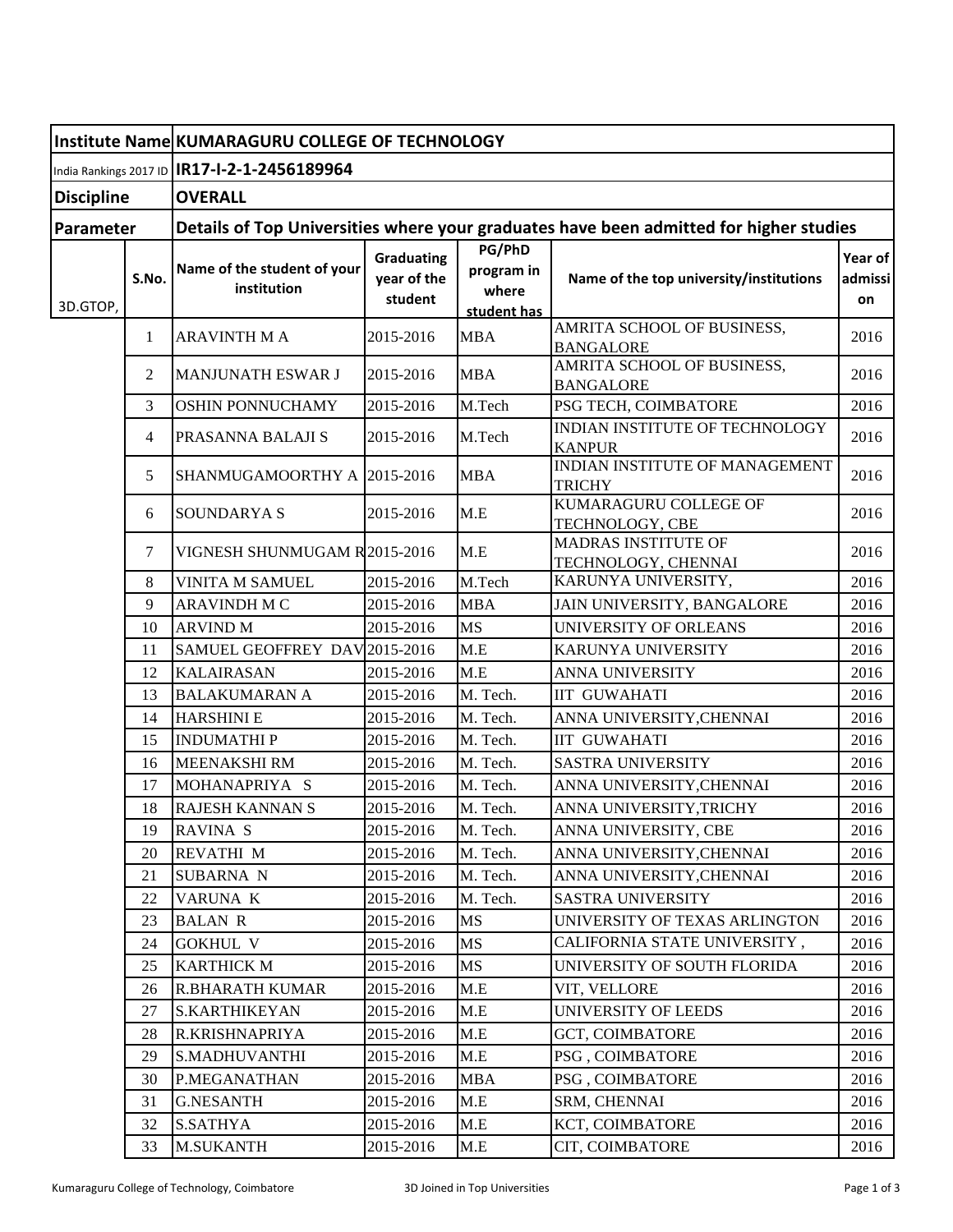|          | S.No. | Name of the student of your    | <b>Graduating</b><br>year of the | PG/PhD<br>program in | Name of the top university/institutions                          | Year of<br>admissi |
|----------|-------|--------------------------------|----------------------------------|----------------------|------------------------------------------------------------------|--------------------|
|          |       | institution                    | student                          | where                |                                                                  | on                 |
| 3D.GTOP, |       |                                |                                  | student has          |                                                                  |                    |
|          | 34    | <b>N.SURENDARAN</b>            | 2015-2016                        | M.E                  | VIT, VELLORE                                                     | 2016               |
|          | 35    | <b>R.SURESH KUMAR</b>          | 2015-2016                        | M.E                  | VIT, VELLORE                                                     | 2016               |
|          | 36    | <b>T.SURESH</b>                | 2015-2016                        | M.E                  | PSG, COIMBATORE                                                  | 2016               |
|          | 37    | <b>S.SURESH KUMAR</b>          | 2015-2016                        | M.E                  | CIT, COIMBATORE                                                  | 2016               |
|          | 38    | RA. VIGNESHWARAN               | 2015-2016                        | M.E                  | CIT, COIMBATORE                                                  | 2016               |
|          | 39    | <b>M.VINAY KUMAR</b>           | 2015-2016                        | M.E                  | CIT, COIMBATORE                                                  | 2016               |
|          | 40    | YAMINI MAHENDRAN               | 2015-2016                        | M.S.                 | UNIVERSITY OF VIRGINIA                                           | 2016               |
|          | 41    | <b>DHARSHAN</b>                | 2015-2016                        | <b>MBA</b>           | SRM, CHENNAI                                                     | 2016               |
|          | 42    | <b>GEORGE S OLIAPURAM</b>      | 2015-2016                        | M.E                  | <b>NICMAR PUNE</b>                                               | 2016               |
|          | 43    | RAGAPRIYA.S                    | 2015-2016                        | PG                   | UNIVERSITY OF SOUTHERN                                           | 2016               |
|          | 44    | DEEPIKA.D                      | 2015-2016                        | PG                   | CHRIST UNIVERSITY, BENGALURU                                     | 2016               |
|          | 45    | DEEPIKA VIJAYASARATH 2015-2016 |                                  | <b>ME</b>            | PSG COLLEGE OF TECHNOLOGY,<br>COIMBATORE.                        | 2016               |
|          | 46    | <b>SANGAVI S</b>               | 2015-2016                        | <b>ME</b>            | PSG COLLEGE OF TECHNOLOGY,<br>COIMBATORE.                        | 2016               |
|          | 47    | <b>KOWSALYA E</b>              | 2015-2016                        | <b>MBA</b>           | PSG COLLEGE OF TECHNOLOGY,<br>COIMBATORE.                        | 2016               |
|          | 48    | NITHYASREE G                   | 2015-2016                        | <b>ME</b>            | PSG COLLEGE OF TECHNOLOGY,<br>COIMBATORE.                        | 2016               |
|          | 49    | <b>MONISHAR</b>                | 2015-2016                        | <b>ME</b>            | PSG COLLEGE OF TECHNOLOGY,<br>COIMBATORE.                        | 2016               |
|          | 50    | <b>AKILA MURALI</b>            | 2015-2016                        | <b>MS</b>            | CALIFORNIA STATE UNIVERSITY,<br>NORTHRIDGE.                      | 2016               |
|          | 51    | <b>NAVEEN RAJ K</b>            | 2015-2016                        | <b>MS</b>            | ROCHESTER INSTITUTE OF<br>TECHNOLOGY, ROCHESTER.                 | 2016               |
|          | 52    | PARKAVI NIVEDHA JJ             | 2015-2016                        | <b>MBA</b>           | SENECA COLLEGE, TORONTO,                                         | 2016               |
|          | 53    | PRITHIKA M                     | 2015-2016                        | <b>MGB</b>           | SP JAIN SCHOOL OF GLOBAL<br>MANAGEMENT, DUBAI.                   | 2016               |
|          | 54    | <b>SALMA J</b>                 | 2015-2016                        | <b>ME</b>            | ARUNAI ENGINEERING COLLEGE,<br>THIRUVANNAMALAI                   | 2016               |
|          | 55    | <b>SANGEETHAP</b>              | 2015-2016                        | ME                   | SELVAM COLLEGE OF TECHNOLOGY,<br>NAMAKKAL.                       | 2016               |
|          | 56    | <b>KEERTHANA</b>               | 2015-2016                        | <b>MS</b>            | UNIVERSITY OF SOUTHERN                                           | 2016               |
|          | 57    | <b>GANESH</b>                  | 2015-2016                        | ME                   | ANNA UNIVERSITY, CHENNAI                                         | 2016               |
|          | 58    | SANJITHA PRIYADHARSH 2015-2016 |                                  | ME                   | SRI KRISHNA COLLEGE OF ENGG                                      | 2016               |
|          | 59    | <b>S.SHRUTHI SHARADA</b>       | 2015-2016                        | MS                   | UNIVERSITY OF TEXAS, ARLINGTON                                   | 2016               |
|          | 60    | <b>S.PRIYANKA</b>              | 2015-2016                        | <b>MBA</b>           | KUMARAGURU COLLEGE OF<br>TECHNOLOGY, CBE                         | 2016               |
|          | 61    | <b>AISWARYA ANANAD</b>         | 2015-2016                        | M.Tech               | KUMARAGURU COLLEGE OF<br>TECHNOLOGY, CBE                         | 2016               |
|          | 62    | <b>LAVANYA</b>                 | 2015-2016                        | <b>MBA</b>           | <b>BHARATHIAR UNIVERSITY</b>                                     | 2016               |
|          | 63    | <b>KRISHNAVENI</b>             | 2015-2016                        | MIB                  | <b>BHARATHIAR UNIVERSITY</b>                                     | 2016               |
|          | 64    | <b>E.DHARANIPATHY</b>          | 2015-2016                        | M.F.Tech             | NATIONAL INSTITUTE OF FASHION<br>TECHNOLOGY, CHENNAI             | 2016               |
|          | 65    | <b>BALA NIVETHA</b>            | 2015-2016                        | M.F.Tech             | NATIONAL INSTITUTE OF FASHION<br>TECHNOLOGY, CHENNAI             | 2016               |
|          | 66    | SANCHANA.J.V                   | 2015-2016                        | PG DBM               | PSG INSTITUTE OF MANAGEMENT                                      | 2016               |
|          | 67    | <b>SREE NANDININI</b>          | 2015-2016                        | <b>MBA</b>           | <b>BANNARI AMMAN INSTITUTE OF</b><br>TECHNOLOGY, SARTHYAMANGALAM | 2016               |
|          | 68    | <b>GOWTHAMI</b>                | 2015-2016                        | MBA                  | KUMARAGURU COLLEGE OF<br>TECHNOLOGY. COIMBATORE                  | 2016               |